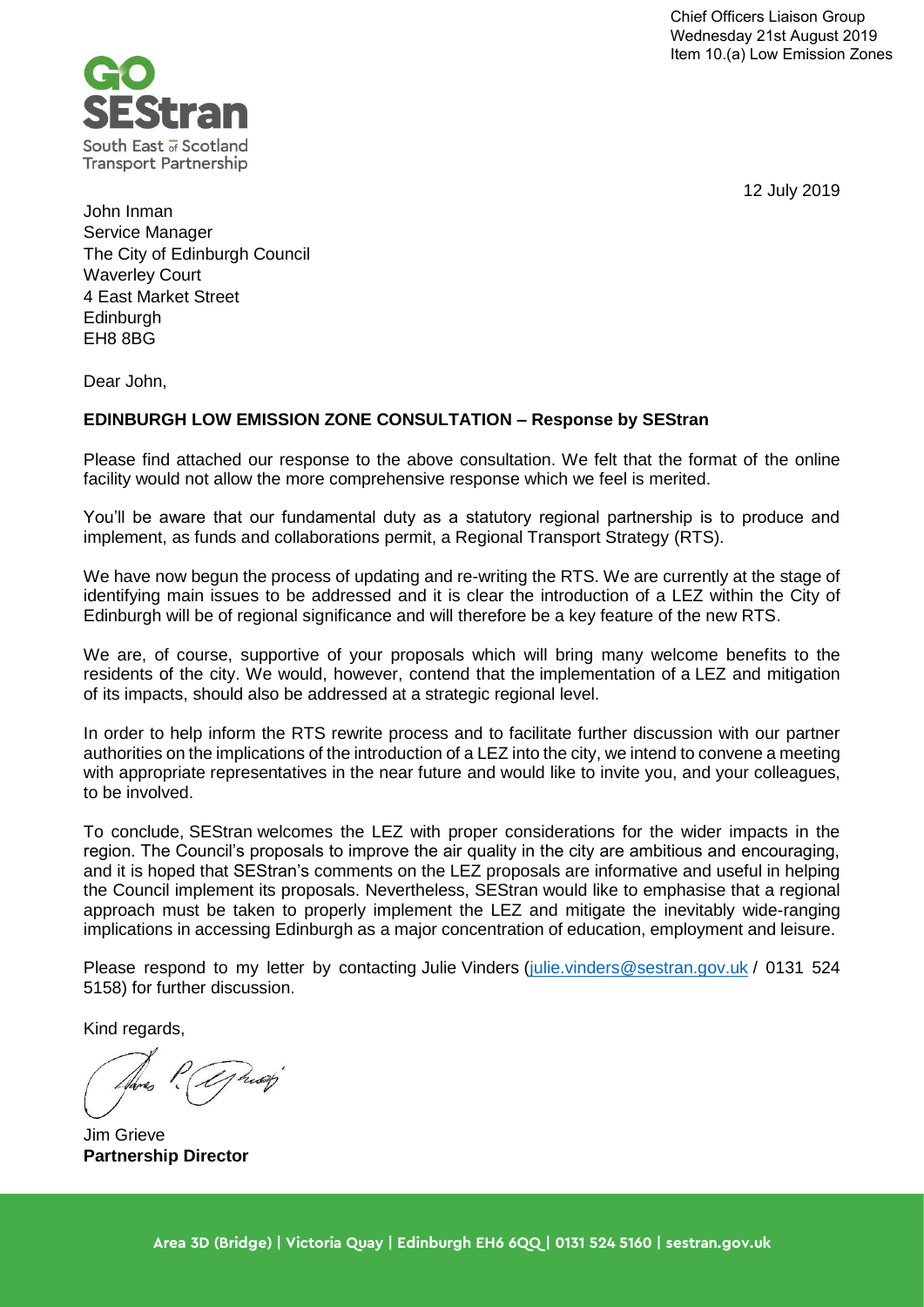

12 July 2019

## **SEStran Comments on the Low Emission Zone for City of Edinburgh**

SEStran welcomes the proposal to introduce a Low Emission Zone (LEZ) to improve the air quality in Edinburgh. While SEStran generally supports the concept of a LEZ, it must be considered that a LEZ is merely a tool to improve the air quality of a particular area and should not be considered in isolation as an end in its own right. A LEZ must be accompanied by additional measures and interventions to mitigate the potentially negative impact a LEZ can have. A lot of people travel to and from Edinburgh for work and educational purposes or for leisure. (Approximately 35% of employees working in Edinburgh live out with the city and commute in)<sup>12</sup>.

Edinburgh is the economic centre for the South East of Scotland and contributes significantly to the Scottish economy. SEStran acknowledges the challenge that exists in tackling poor air quality while stimulating economic growth.

To ensure economic growth is disconnected from an increase in the emission of air pollutants, an appropriate strategy of mitigation measures must be in place to provide capacity in alternative travel options. SEStran recognizes that the City of Edinburgh Council is working on a number of initiatives to improve the connectivity in the City and encourage sustainable travel.

#### **A Regional strategy is needed to mitigate impacts of LEZ and provide appropriate alternative travel solutions.**

Regional Impact Issues associated with the introduction of a LEZ:

- Impact on regional trips commuting, tourism, freight etc to and from the city centre;
- Demand management:
	- $\circ$  While the LEZ has potential to reduce the number of cars in the city, it is not designed to do so and the people who can afford it, will simply buy a cleaner vehicle (perhaps a bit sooner than they would have done without the LEZ in place);
	- $\circ$  There is therefore an opportunity to use the LEZ to reduce the number of vehicles in the city centre by providing appropriate and attractive transport alternatives, such as active travel facilities and infrastructure, shared mobility, and good public transport;
- Displacement impacts out with Edinburgh resulting from the wider city zone;
- Potential of reduced access to employment for low income commuters who can't afford a more modern car;
	- $\circ$  Equality issue: Those who cannot afford to buy a cleaner vehicle, however, will perhaps increasingly depend on the public transport network to access employment and education. Particularly in areas of transport poverty, the LEZ might pose an equalities issue and potentially restrict access to facilities and services for people living in these areas.

## **Freight Impacts**

City wide strategy is needed – as movements of HGV & LGV vehicles will have cross boundary regional impact;

<sup>&</sup>lt;sup>1</sup> Transport and Travel in Scotland 2017 Table 16 Travel Diary Table TATIS 2017.xlsx

<sup>2</sup> Census 2011 data Table AT\_009\_2011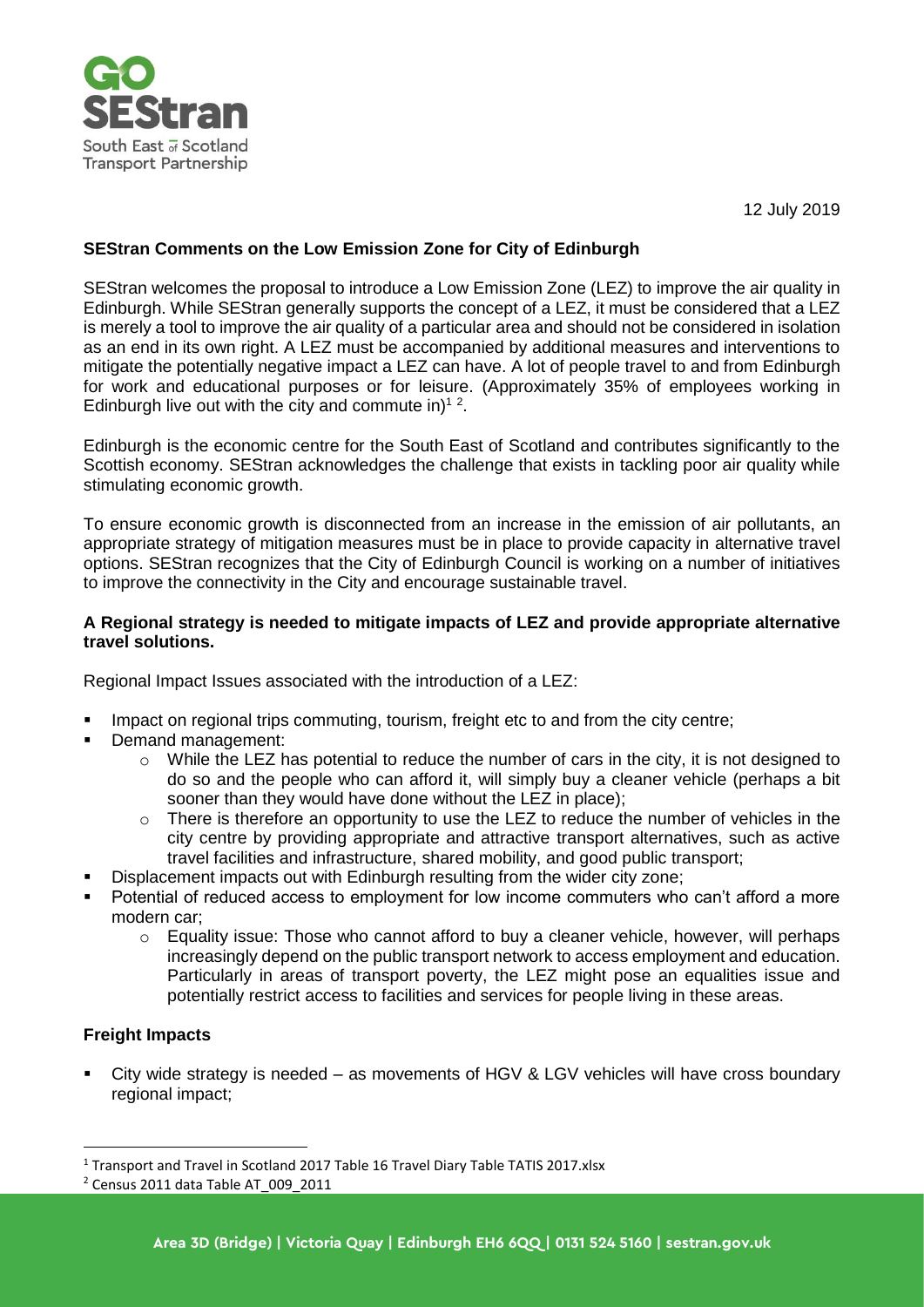

**Transport Partnership** 

- Combination of policy development and incentives for providers to ensure buy in and operational implementation from providers;
- Consolidation hubs (regional/micro/mobile) and First/last mile solutions;
- Explore opportunities for technological solutions that can also be integrated/combined with LEZ technology;
- Impact on small and medium sized enterprises: businesses with small profit margin might struggle to purchase cleaner vehicles and might potentially lose business in the city as a result. This is perhaps an opportunity to switch from van to cargo-bike but a LEZ on its own will not achieve this;
- Need to carry out a detailed assessment of the necessary infrastructure, operational financial and contractual requirements to ensure buy-in and commitment for future consolidation solutions. See SEStran work on SURFLOGH.<sup>3</sup>

# **Bus Based Public Transport**

- **EXTER** Timescales for implementation of zone will impact on bus operators with the potential to increase short/medium term costs;
- Manufacturing capacity to retrofit vehicles given that 4 LEZs are being introduced at same time;
- Bus based commuting into city centre from outlying areas may be affected by the proposed LEZ areas. Will bus based public transport options to the city centre from outlying areas be reduced because of the need to upgrade fleet? Potential fare increases will make public transport less attractive and affordable. Discussions is needed with bus operators providing services to City Centre; and
- Air quality issues in towns out with City of Edinburgh could be affected by vehicle displacement away from routes serving the city centre.

## **Grace Periods**

- The current city centre scheme proposes a longer grace period for residents compared to nonresidents: this poses a potential equalities issue as residents of Edinburgh normally have a range of transport options (public transport network covers most part of the city);
- Non-residents, however, and particularly those who cannot afford to live in the city, often have fewer transport options and they are potentially significantly more impacted by the LEZ. Therefore, the grace period should not discriminate between residents and non-residents. In addition, and again, the introduction of a LEZ offers an opportunity to reduce the number of cars in the city, as long as its implementation is accompanied with additional strategic interventions to provide viable transport alternatives and incentives;
- Residents should be encouraged to use alternative travel modes, but this must be accompanied with additional measures, such as the provision of car-sharing, bike-sharing etc. A LEZ on its own will simply encourage people to buy a cleaner vehicle while the number of cars driving through the city could potentially remain the same (or even increase if bus fares go up, etc.).

## **Exemptions**

 $\overline{a}$ 

- There will be several exemptions that will be developed through the emerging regulations and which will be applied at a national level. However, there is no information available on what local exemptions will apply to the Edinburgh LEZ;
- SEStran would suggest that time focused exemptions be the preferred mechanism rather than try and identify specific user groups as this would result in increased complexity.

<sup>3</sup> https://www.sestran.gov.uk/projects/surflogh